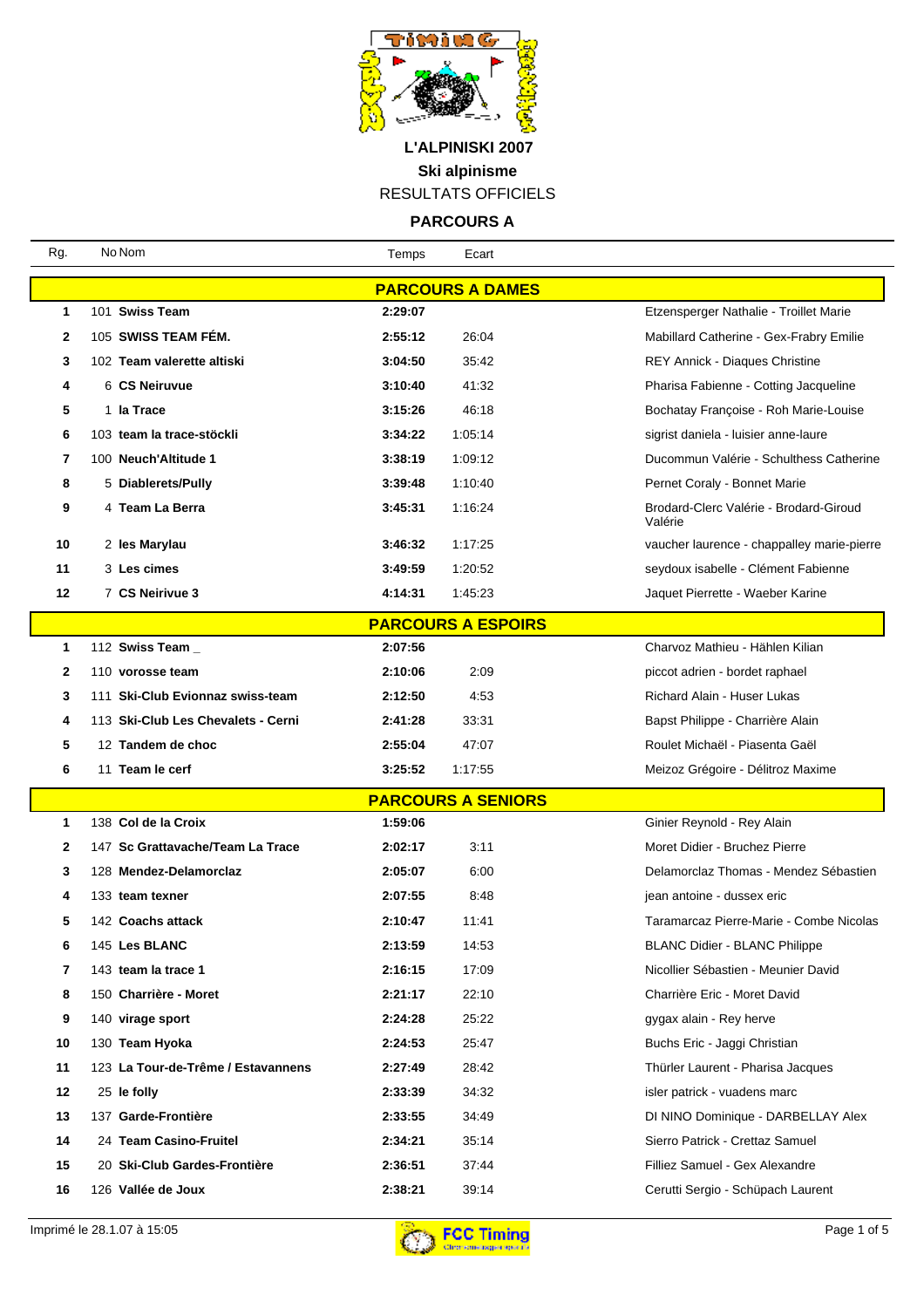

**PARCOURS A**

| Rg. | No Nom                      | Temps   | Ecart                     |                                             |
|-----|-----------------------------|---------|---------------------------|---------------------------------------------|
|     |                             |         | <b>PARCOURS A SENIORS</b> |                                             |
| 17  | 129 Torgon                  | 2:39:05 | 39:59                     | Müller Jan - Gili Eric                      |
| 18  | 54 Jan-Alpy-Montura         | 2:39:07 | 40:01                     | vassalli jean yves - golay florian          |
| 19  | 38 Borgeat Electricité      | 2:40:18 | 41:12                     | Monnet Stéphane - Perruchoud Ludovic        |
| 20  | 52 giraff team              | 2:41:10 | 42:03                     | chambovey andré - chambovey edouard         |
| 21  | 27 Avalanche Pro Shop       | 2:44:49 | 45:43                     | Rüeger Laurent - Rüeger Frédéric            |
| 22  | 151 Team Tasca              | 2:45:51 | 46:44                     | Imboden Christian - Willisch Roger          |
| 23  | 127 Team la trace 5         | 2:46:24 | 47:18                     | Jacquemettaz Christophe - Abbet Vincent     |
| 24  | 51 Team MAHU                | 2:48:28 | 49:21                     | Eggertswyler Jacques - Maradan<br>Alexander |
| 25  | 124 Team Neuch'altitude II  | 2:54:21 | 55:15                     | Degen Pascal - Benoit Stéphane              |
| 26  | 144 Team Extrême            | 2:56:58 | 57:52                     | Vonlanthen David - Mooser René              |
| 27  | 148 CSPL 1                  | 2:58:26 | 59:20                     | Cordey David - Jakob Michel                 |
| 28  | 122 Team Niremont           | 2:58:44 | 59:37                     | Blanc Yann - Colliard Jean-Louis            |
| 29  | 141 Douanes Françaises      | 2:59:16 | 1:00:09                   | Galland Mathieu - Binet Alain               |
| 30  | 45 La Berra                 | 3:00:31 | 1:01:24                   | Bapst Pascal - Brodard Damien               |
| 31  | 22 Procycles                | 3:01:41 | 1:02:34                   | Thomi Michael - Trachsel Marcel             |
| 32  | 55 Valerette Altiski        | 3:03:35 | 1:04:28                   | Emery Stéphane - Rappaz Alexandre           |
| 33  | 136 Team Favre              | 3:05:12 | 1:06:05                   | Favre Brigitte - Favre Sébastien            |
| 34  | 125 SC Grattavache          | 3:09:48 | 1:10:41                   | Vuichard Nicolas - Mesot Thierry            |
| 35  | 135 NIKE Ghost Racers       | 3:10:11 | 1:11:04                   | HUGO Reinhold - HOSNER Birgit               |
| 36  | 121 Alpine Guides           | 3:11:13 | 1:12:06                   | Ligertwood Ivor - Powell Alun               |
| 37  | 120 Team Nikolaital         | 3:12:11 | 1:13:05                   | Grichting Thomas - Pollinger Rufolf         |
| 38  | 36 Gym Sâles                | 3:12:19 | 1:13:12                   | Wicht Gaëtan - Gremaud Philippe             |
| 39  | 152 Team Tasca II           | 3:12:46 | 1:13:39                   | Imboden Heinrich - Imboden Alexander        |
| 40  | 132 Melly et Melly          | 3:14:19 | 1:15:13                   | Melly Jérémie - Melly Thierry               |
| 41  | 43 AS garde-frontière       | 3:15:40 | 1:16:34                   | Moulin Christophe - Trabaud Thierry         |
| 42  | 50 CS Neirivue 2            | 3:17:26 | 1:18:20                   | Magnin Frédéric - Lanthmann Alexandre       |
| 43  | 39 oxygène montagne         | 3:17:32 | 1:18:25                   | <b>Tinguely Patrick - Brodard Eric</b>      |
| 44  | 134 CSPL 2                  | 3:20:01 | 1:20:55                   | BESSIRE David - SALOMON Philippe            |
| 45  | 56 sport-nature.ch          | 3:21:41 | 1:22:34                   | Guilhaume Nicolas - Jotterand Frank         |
| 46  | 35 team gruyéria            | 3:22:49 | 1:23:42                   | Parrat pierre-andre - ding samuel           |
| 47  | 131 Team Gentiana Lutea     | 3:24:17 | 1:25:11                   | Pittet Emmanuel - Schwitzquebel René        |
| 48  | 21 Team la Trace            | 3:26:20 | 1:27:14                   | Boson Olivier - Fellay Mélanie              |
| 49  | 29 Der Lötschental-Express  | 3:30:20 | 1:31:13                   | van der Sluis iebe - Ritler Cornelia        |
| 50  | 48 Team Hyoka / CS Neirivue | 3:30:52 | 1:31:46                   | Magnin Olivier - Beaud Marlène              |
| 51  | 44 Ricolive Team            | 3:31:46 | 1:32:39                   | Chavaillaz Olivier - Bonvin Eric            |
| 52  | 31 Schuwey-Kolly            | 3:34:57 | 1:35:51                   | Schuwey Philippe - Kolly Edmond             |

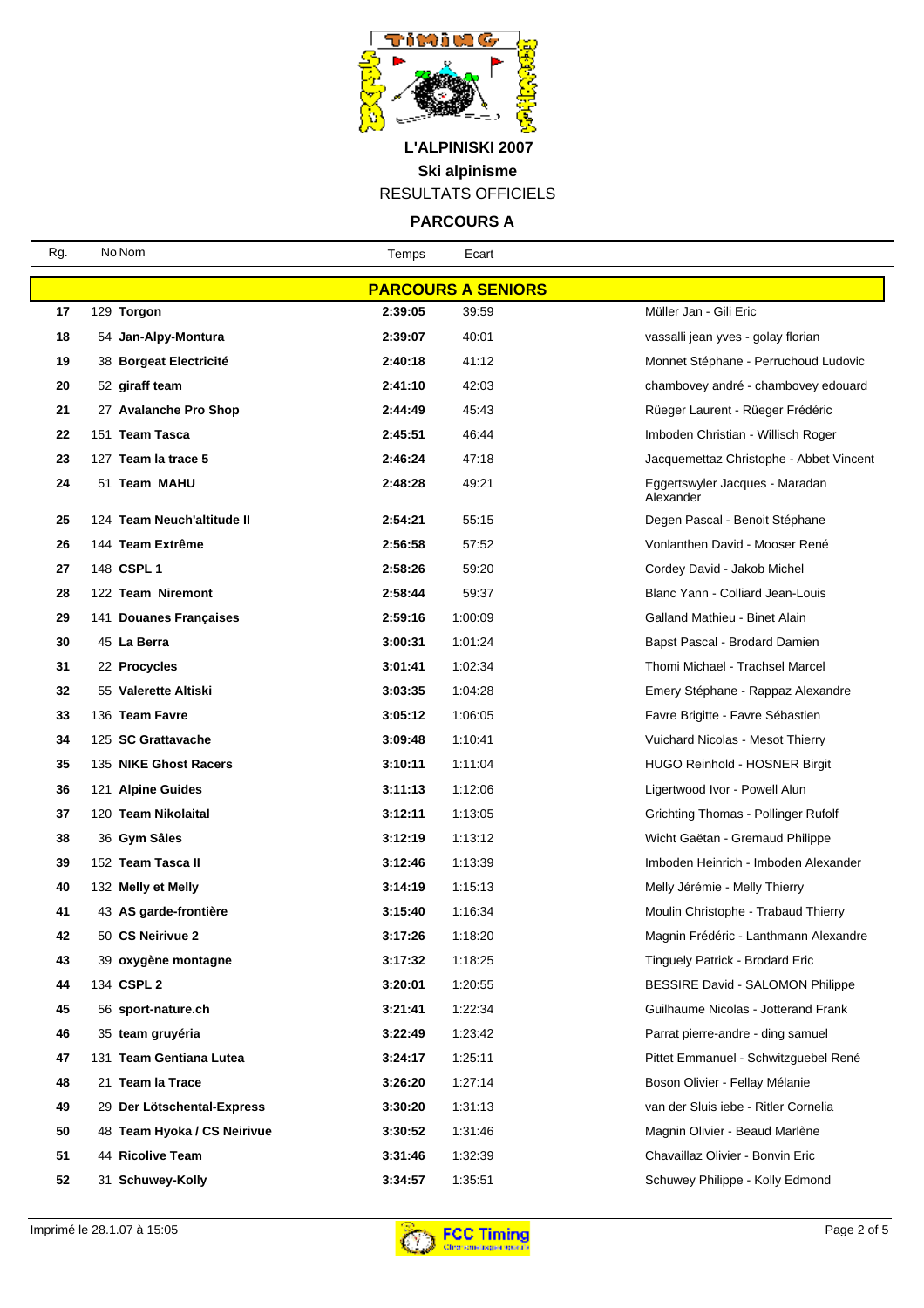

**PARCOURS A**

| Rg.                       | No Nom                          | Temps              | Ecart                       |                                                |  |  |
|---------------------------|---------------------------------|--------------------|-----------------------------|------------------------------------------------|--|--|
| <b>PARCOURS A SENIORS</b> |                                 |                    |                             |                                                |  |  |
| 53                        | 33 Toutangueules                | 3:35:06            | 1:36:00                     | Abbet Stéphane - Bender Benoît                 |  |  |
| 54                        | 34 DEFI Nestlé                  | 3:35:15            | 1:36:09                     | Ayer Sylvain - Gürtler Stephan                 |  |  |
| 55                        | 146 Les Clampins                | 3:40:31            | 1.41.24                     | Hager Françoise - Feuz José                    |  |  |
| 56                        | 46 les gros méchants            | 3:41:40            | 1:42:33                     | Genoud Nicolas - Progin Jacky                  |  |  |
| 57                        | 49 Team Nanchen                 | 3:43:15            | 1:44:08                     | Nanchen Gilbert - Nanchen Steeve               |  |  |
| 58                        | 23 L'Arpille                    | 3:56:01            | 1.56:54                     | Crettex René - Tornay Olivier                  |  |  |
| 59                        | 149 Les goalies                 | 4:01:07            | 2:02:00                     | Pittet Christian - Senn Frédéric               |  |  |
| 60                        | 30 Plenum VS                    | 4:03:05            | 2:03:59                     | Wyer Stefan - Luggen Martin                    |  |  |
| 61                        | 53 Les Broyards                 | 4:13:25            | 2:14:19                     | Haenni Muriel - Pagani Sébastien               |  |  |
| 62                        | 37 Team Levron                  | 4:16:08            | 2:17:02                     | Farquet François - Murisier Cédric             |  |  |
| 63                        | 28 Les Sinalcaux                | 4:17:06            | 2:18:00                     | Schaer Michael - Poggiali Alexandre            |  |  |
| 64                        | 42 Rausis Sport                 | 4:35:32            | 2:36:25                     | Rausis Pierre-Yves - Rausis Pascal             |  |  |
| 65                        | 47 les petits méchants          | 4:36:08            | 2:37:01                     | Progin Dominique - Maillard Fréderic           |  |  |
|                           | 32 Team Leukersonne             | 2:32:27            |                             | Grand Sutti - Nanchen Lionel                   |  |  |
|                           | 139 team chuv                   | <b>Disqualifié</b> |                             | althaus stephane - duscher yves                |  |  |
|                           |                                 |                    | <b>PARCOURS A SENIORS I</b> |                                                |  |  |
| 1                         | 161 team valerette Alpy         | 2:11:29            |                             | Millius Stéphane - Oguey Georges               |  |  |
| 2                         | 174 Nydegger-Richard            | 2:17:59            | 6:30                        | Richard Jean-marc - Nydegger Béat              |  |  |
| 3                         | 167 Ski Club Cerniat            | 2:28:16            | 16:47                       | Pache Jean-Claude - Charrière Nicolas          |  |  |
| 4                         | 163 Overstim.s et virage sports | 2:33:02            | 21:33                       | Wenger Grégoire - Bally Marc                   |  |  |
| 5                         | 65 Valerette                    | 2:36:09            | 24:40                       | Masserey Christian - Caloz Conrad              |  |  |
| 6                         | 171 Gardes-Frontière            | 2:36:34            | 25:04                       | Moix Jean - Pasquier Wim                       |  |  |
| 7                         | 162 Lötschberger                | 2:37:05            | 25:36                       | Hildbrand Benno - Bischoff Martin              |  |  |
| 8                         | 166 TEAM DES PUTHEYS            | 2:39:44            | 28:15                       | Montegani Eric - Montegani Claude              |  |  |
| 9                         | 164 Les Chevaliers du Ciel      | 2:40:46            | 29:16                       | Farquet Roland - Rama Serge                    |  |  |
| 10                        | 67 ski club la Luy              | 2:42:59            | 31:30                       | comby daniel - Loetscher Jean-François         |  |  |
| 11                        | 64 Ski-Club Lys                 | 2:48:26            | 36:57                       | Lanthmann Pierre-Bernard - Bussard<br>François |  |  |
| 12                        | 168 Ski club Morcles            | 2:51:13            | 39:44                       | Hager Didier - Rossier Marcel                  |  |  |
| 13                        | 169 GEVAL                       | 2:58:30            | 47:01                       | <b>LUGON Patrick - ROSSET Blaise</b>           |  |  |
| 14                        | 173 Blonay                      | 3:06:42            | 55:13                       | Joye Hervé - Jaton Claude                      |  |  |
| 15                        | 165 team la trace               | 3:07:43            | 56:14                       | sigrist roger - bender christian               |  |  |
| 16                        | 61 CS Neirivue                  | 3:14:30            | 1:03:01                     | Sudan Claude - Sudan Antoine                   |  |  |
| 17                        | 175 Brigands du Jorat           | 3:14:59            | 1:03:30                     | Beaumont Olivier - Carro Jef                   |  |  |
| 18                        | 172 New Bike                    | 3:21:46            | 1:10:17                     | Walpen Bernard - Rohrbach Jean-Daniel          |  |  |
| 19                        | 69 CAS Jaman                    | 3:30:18            | 1:18:49                     | Ulrich Roland - Ulrich-Holden Françoise        |  |  |
| 20                        | 72 Vaud Frigourg                | 3:47:36            | 1:36:07                     | Umbehr Marc - Savoy Jean-François              |  |  |

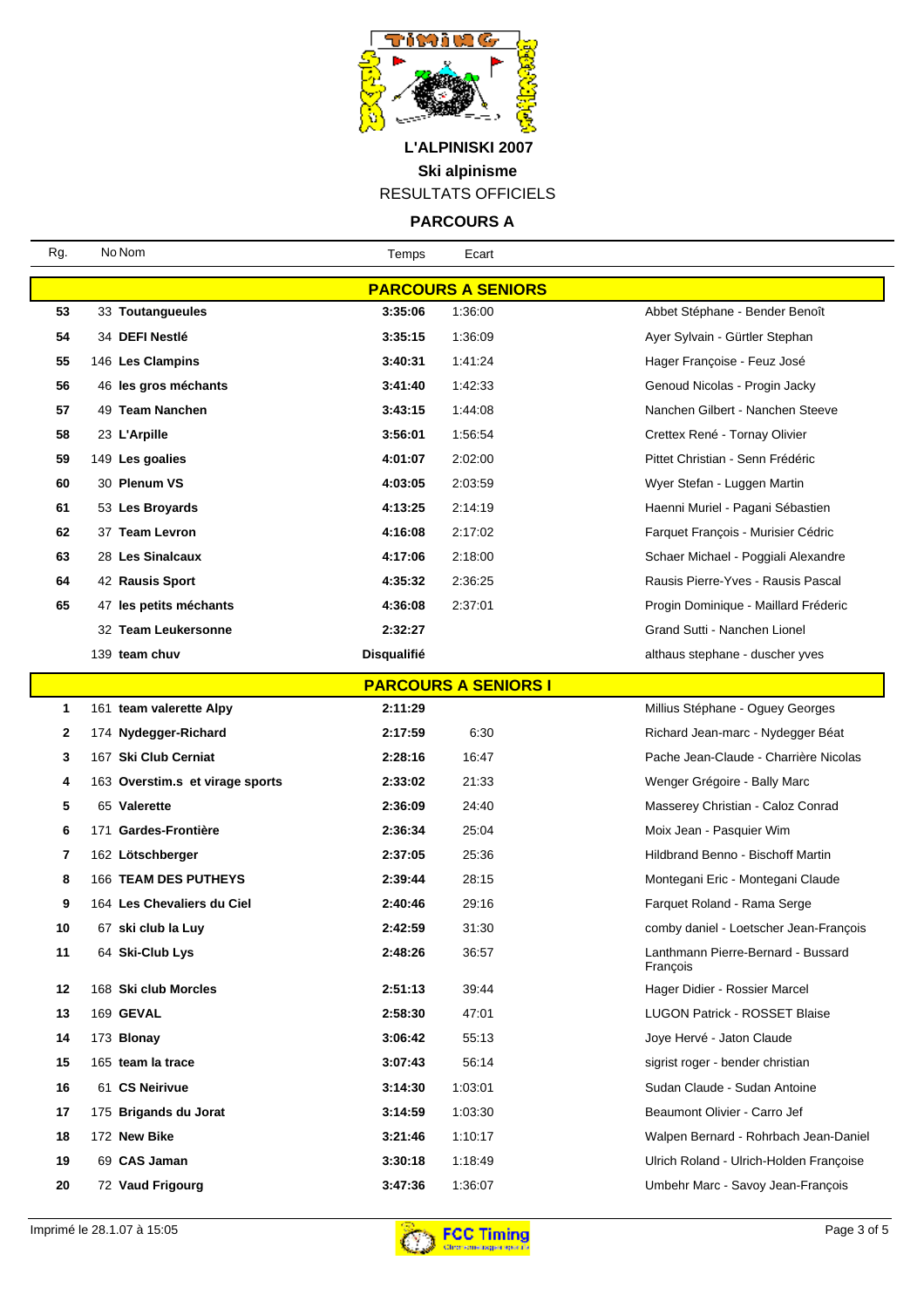

**PARCOURS A**

| Rg.                          | No Nom                  | Temps   | Ecart   |                                          |  |  |
|------------------------------|-------------------------|---------|---------|------------------------------------------|--|--|
| <b>PARCOURS A SENIORS I</b>  |                         |         |         |                                          |  |  |
| 21                           | 71 VTT Broye            | 3:53:25 | 1:41:56 | Cosendai Stéphane - Allaman Jean-Daniel  |  |  |
| 22                           | 160 Gssig               | 3:55:41 | 1:44:12 | Artique Pierre-Alain - Jenny Christian   |  |  |
| 23                           | 176 CAS                 | 3:56:36 | 1:45:07 | Phillpott David - Reihm Rainer           |  |  |
| 24                           | 66 Crans-Villars        | 4:04:52 | 1:53:23 | <b>GABLER Clark - FAVRE Guy</b>          |  |  |
| 25                           | 60 Atelier montagne     | 4:04:57 | 1:53:28 | wursten Luc-André - infante carl         |  |  |
| 26                           | 63 Les sans nom         | 4:07:26 | 1:55:57 | Ducrey Jean-Marc - Delaloye Michel       |  |  |
| 27                           | 68 Simba                | 4:08:01 | 1:56:32 | Ruffieux BENOIT - Schuwey Markus         |  |  |
| 28                           | 70 Les Lutteurs         | 4:17:01 | 2:05:32 | <b>BRODARD Philippe - Bordard Cédric</b> |  |  |
| 29                           | 62 cas la gruyere       | 5:02:04 | 2:50:34 | lavenne hervé - pittet pascal            |  |  |
| <b>PARCOURS A SENIORS II</b> |                         |         |         |                                          |  |  |
| 1                            | 181 SC Grattavache vété | 2:33:57 |         | Dévaud Daniel - Ryter Daniel             |  |  |
| $\mathbf{2}$                 | 184 Ski Club Evionnaz   | 2:44:21 | 10:24   | Beney Raymond - Monnet Hubert            |  |  |
| 3                            | 82 Team Hyoka Sen       | 3:03:05 | 29:08   | Buchs Gérard - Schmutz Jacques           |  |  |
| 4                            | 180 C.S.Vallée du Flon  | 3:06:47 | 32:50   | Bossel Gérald - Currat Philippe          |  |  |
| 5                            | 80 Saanenland I         | 3:21:05 | 47:08   | Grundisch Hanspeter - Oehrli Hansruedi   |  |  |
| 6                            | 182 les irréductibles   | 3:24:42 | 50:45   | Florey Norbert - Gillioz Michel          |  |  |

 81 **Fidelite 3:26:35** 52:38 Sonnentrücker Fidelis - Vacant vacant 83 **GFY 4:09:34** 1:35:36 Andrey Jean-Claude - Muller Gabriel